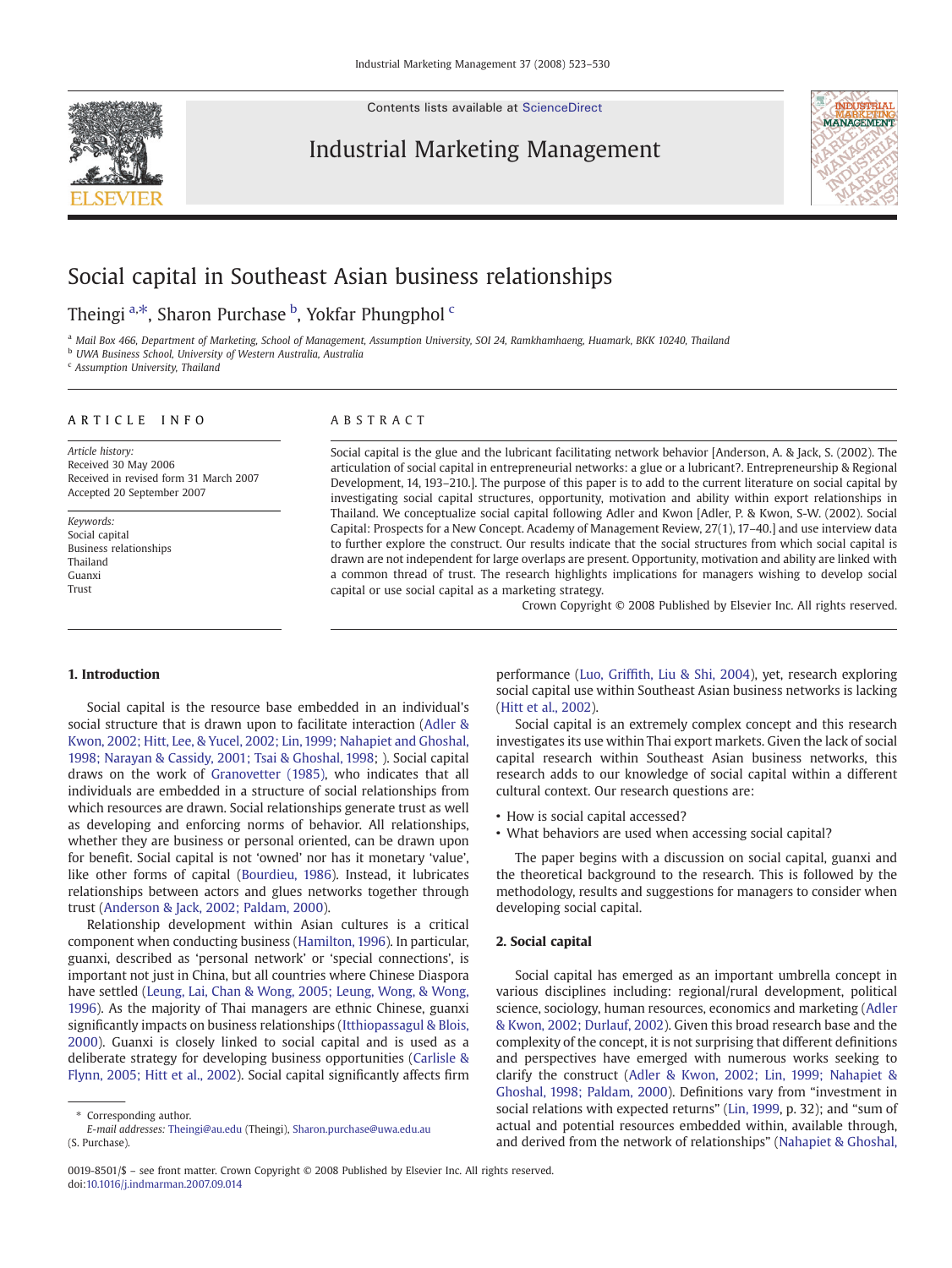[1998](#page--1-0), p. 243) to being "defined by its function" [\(Coleman, 1988,](#page--1-0) p. 98). This research follows the definition from [Nahapiet and Ghoshal](#page--1-0) [\(1998\)](#page--1-0), where resources are accessed from all types of relationships rather than only through social relationships.

Relationship types vary between market, social and hierarchical relationships and form the network structure. Relationship types change over time as individual circumstances change. For example, an existing hierarchical relationship may change to a social relationship or a business relationship when an individual leaves their current employer. Actual and potential resources also bring in the concept of time and possible future benefits. Future benefits indicate a long-term view towards relationship development, consistent with the longterm orientation of Southeast Asian business.

Social capital research has evolved along two streams: one focusing on the benefits attained by individuals while another focuses on the benefits obtained by groups or communities (see [Lin, 1999 and](#page--1-0) [Adler & Kwon, 2002](#page--1-0) for further clarification). Network structure is also described at the individual/network level or social/hierarchical and market level (see [Adler & Kwon, 2002 and Grif](#page--1-0)fith & Harvey, 2004). Individual and/or network levels emphasize network structure while social/hierarchical and market levels emphasize relationship type. Guanxi benefits are obtained by the individual, who may choose to share benefits with other network actors. Therefore, the individual level (rather than the network level) is important for this research due to the strong influence of guanxi within Thailand. Guanxi bases are also derived from a variety of relationship types including social, hierarchical and market relationships [\(Hamilton, 1996](#page--1-0)), consistent with the relationship types (social, hierarchical and market) as outlined by [Adler and Kwon \(2002\)](#page--1-0).

Although a number of conceptual differences exist, similarities also emerge relating to the following aspects: capital is derived from relationships embedded in social structures [\(Bourdieu, 1986; Inkpen &](#page--1-0) [Tsang, 2005; Lin, 1999; Nahapiet & Ghoshal, 1998; Paldam, 2000\)](#page--1-0); social structures are formed, accessed and used at individual, market/network or hierarchical levels ([Adler & Kwon, 2002; Lin, 1999\)](#page--1-0); trust, norms of behavior and network credibility play an important role (Griffi[th & Harvey,](#page--1-0) [2004; Hitt et al., 2002; Lin, 1999; Nahapiet & Ghoshal,1998; Pollitt, 2002](#page--1-0)); network location/ position is important [\(Lin, 1999; Nahapiet & Ghoshal,](#page--1-0) [1998; Tsai & Ghoshal, 1998](#page--1-0)) and benefits can be derived in many forms including monetary and non-monetary [\(Bourdieu, 1986\)](#page--1-0).

#### 3. Relationships in Southeast Asia

Business relationships in Southeast Asia are mainly based on Chinese foundations and include characteristics such as requing, harmony, guanxi and xinyong. These complex characteristics are interwoven and are critical aspects of relationships in China and Southeast Asia [\(Wang,](#page--1-0) [2007\)](#page--1-0). Xinyong describes a person's reliability, integrity and competence and is commonly associated with trust ([Leung et al., 2005; Wang, 2007](#page--1-0)). Relational harmony is important in Thai culture ([Itthiopassagul & Blois,](#page--1-0) [2000](#page--1-0)), and is maintained through normative rules of behavior which are based on an individual's network position [\(Biggart & Hamilton, 1992](#page--1-0)). Requing is the exchanging of favors based on strong normative rules. Failure to reciprocate favors results in loss of face and disharmony within the network [\(Pornpitakpon, 2000\)](#page--1-0). Of the above characteristics, guanxi is emphasized in the literature and is considered critical for accessing social capital [\(Hitt et al., 2002\)](#page--1-0).

#### 3.1. Guanxi and social capital

Guanxi relationships are built by individuals from their personal and business networks ([Leung et al., 1996\)](#page--1-0) and have a foundation based on requing [\(Wang, 2007\)](#page--1-0). Individuals use guanxi to obtain favors (requing), develop trust and access resources. Guanxi is similar to social capital, especially in relation to the structure and benefits obtained [\(Carlisle &](#page--1-0) [Flynn, 2005; Hitt et al., 2002\)](#page--1-0). However, differences between guanxi and social capital include the bases from which the relationships develop. Guanxi relationships can develop from extremely indirect and obtuse bases such as coming from the same regional district, or alumni from the same university, even though they may not have studied together [\(Hamilton, 1996; Kiong & Kee, 1998\)](#page--1-0). Current western social capital literature focuses on direct relationships, such as friendships and family. Other differences between guanxi and western conceptualizations of social capital include:

- the use of guanxi as a deliberate planned strategy for improving one's network position (Luo et al., 2004; [Carlisle & Flynn, 2005\)](#page--1-0); and
- the insider/outsider aspects of guanxi networks ([Yi & Ellis, 2000](#page--1-0)). Favors are usually drawn from within the inner guanxi circle rather than from the broader network.

#### 3.2. Social relationships

Social relationships are important when conducting business in Thailand as the delineation between social and business aspects is unclear ([Björkman & Kock, 1995; Yi & Ellis, 2000\)](#page--1-0). Often the social aspects of the relationship are developed before business is even conducted ([Björkman & Kock, 1995; Hamilton, 1996\)](#page--1-0).

The process of building social relationships before transactions take place highlights the long-term orientation Thai business people put into relationship development. Thai business people do not differentiate between internal/external and/or social/business relationships and use relationships to gain both personal and organizational advantages.

Overall, the use of guanxi and the importance placed on social relationships within Southeast Asian business networks highlights that social capital is likely to be developed and used differently than in Western cultures. Therefore, further investigation on the influence of cultural effects on social capital is critical for further knowledge development in relation to social capital concepts.

#### 4. Theoretical background

Given the varied theoretical approaches to social capital, a variety of conceptualizations exist [\(Durlauf, 2002](#page--1-0)). Some researchers have conceptualized social capital as a resource forming along three dimensions: structural, relational and cognitive ([Nahapiet & Ghoshal,](#page--1-0) [1998; Tsai & Ghoshal, 1998; Yli-Renko, Autio, & Sapienza, 2001\)](#page--1-0). Each dimension measures a different resource base from which benefits may be drawn. Yet, these three dimensions do not embody the richness contained in other social capital descriptions. The inclusion of such important aspects as to how social capital is used, its origins, broader network characteristics and the abilities and capabilities of other network actors are required to enrich this conceptualization.

An alternative conceptualization embeds social capital within a framework that includes: the sources of social capital/social structure; different resource bases; benefits and risks derived; values; capabilities and the contingencies of the situation [\(Adler & Kwon, 2002](#page--1-0)). This research takes an exploratory approach using a broad framework to guide the research [\(Fig. 1](#page--1-0)).

This research uses empirical data to extend our understanding of the constructs described. Shaded boxes are not examined with research focusing on social structure, opportunity, motivation and ability.

#### 4.1. Social structure

Social structure considers the types of relationships from which social capital is accessed and developed [\(Adler & Kwon, 2002\)](#page--1-0). Social capital is built from the following relationship types: hierarchical relationships [intra-organizational]; market relationships [inter-organizational]; and social relationships [personal and family relationships]. Each of these relationship types adds up to the broader network in which the individual is embedded ([Nahapiet & Ghoshal, 1998\)](#page--1-0).